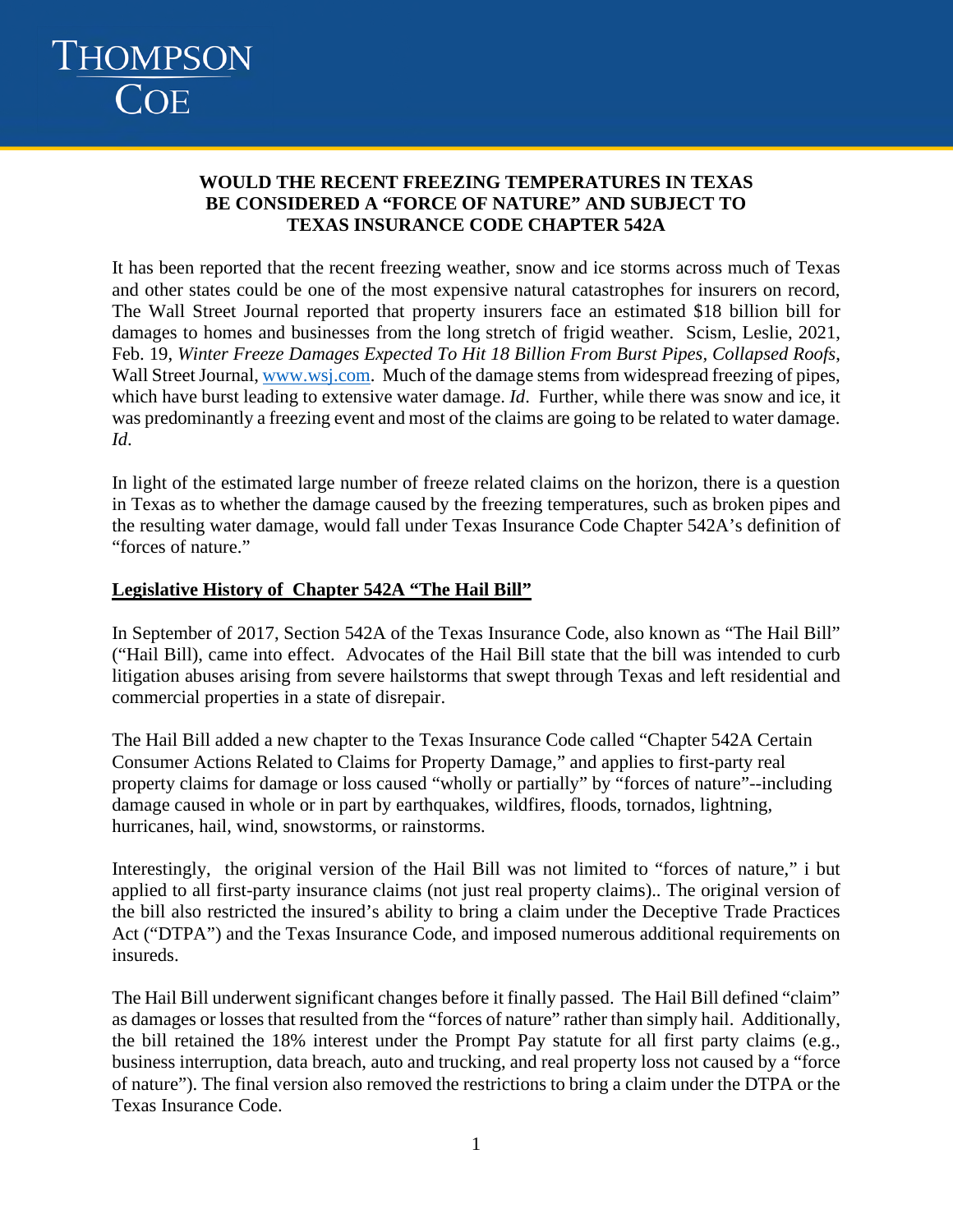## THOMPSON COE

#### **"Forces of Nature" Encompasses Weather Events**

Texas Insurance Code Section 542A.001(2) defines "Claim" as

a first party claim that:

- (A)is made by an insured under an insurance policy providing coverage for real property or improvements to real property;
- (B) must be paid by the insurer directly to the insured; and
- (C) arises from damage to or loss of covered property **caused, wholly or partly, by forces of nature, including an earthquake or earth tremor, a wildfire, a flood, a tornado, lightning, a hurricane, hail,**  wind, a snowstorm, or a rainstorm. (emphasis added)

There is very little in the way of case law that provides guidance in defining the term "forces of nature." The limited authority, however, clarifies that "forces of nature" refer to weather-related events. *See, e.g., Jada Restaurant Group, LLC, v. Acadia Ins., Co.*, No. SA-20-CV-00807-XR, 2020 WL 5362071 (W.D. Tex. Sept. 8, 2020).

In *Jada, o*n receipt of the insured's pre-suit notice, the insurer, Acadia, promptly elected to accept responsibility for the adjuster under Chapter 542A. *Id* at \*1. When Acadia was sued, it removed the suit to federal court, arguing that the adjuster must be dismissed under Texas Insurance Code §542A.006 because of its pre-suit election to accept responsibility for the adjuster. *Id* at \*2. The court remanded the case to state court, finding that a virus is not a "force of nature" for purposes of Chapter 542A. *Id*. In reaching this decision, the court applied the canon of *noscitur a sociis*, or "a word may be known by the company it keeps." *Id.* Stated differently, "words in a statute must be interpreted in the context of associated words." *Id.* Thus, it found that because all the examples of perils listed in the statute are classic examples of forces of nature *– i.e*., those involving forces of earth, wind, wildfire, and water--the statute must have intended weather to be the limit of its scope. *Id.* The application of the statute was not, however, limited by the doctrine of *ejusdem generis* to apply only to the listed perils. The court further noted that although "the court need not look to legislative history given the plain language of the statute," its legislative history showed that the legislature was concerned with weather-related claims when it enacted 542A, not infectious disease claims. *Id.; see also, Lousi G. Orsatti, DDS. P.C. v. Allstate Ins. Co.* 5-20-CV-00840-FB-RBF, 2020 WL 5948269, at 5 (W.D. Tex., Oct. 7, 2020) (adopting the rationale in *Jada* and finding that Chapter 542A only applied to weather-related events).

### **Do claims for water damage resulting from pipe bursts occurring during freezing conditions "arise wholly or partly, by forces of nature" under Chapter 542A?**

The limited case law addressing Chapter 542A clarifies that "forces of nature" refers to weatherrelated events, but is not limited to the weather events listed in the statute following the word "including." *See Jada* at \*3. This is consistent with Texas Government Code section 311.005(13) which provides that, when used in Texas statutes, the words "includes" and "including" are terms of enlargement and not of limitation or exclusive enumeration and use of the terms does not create